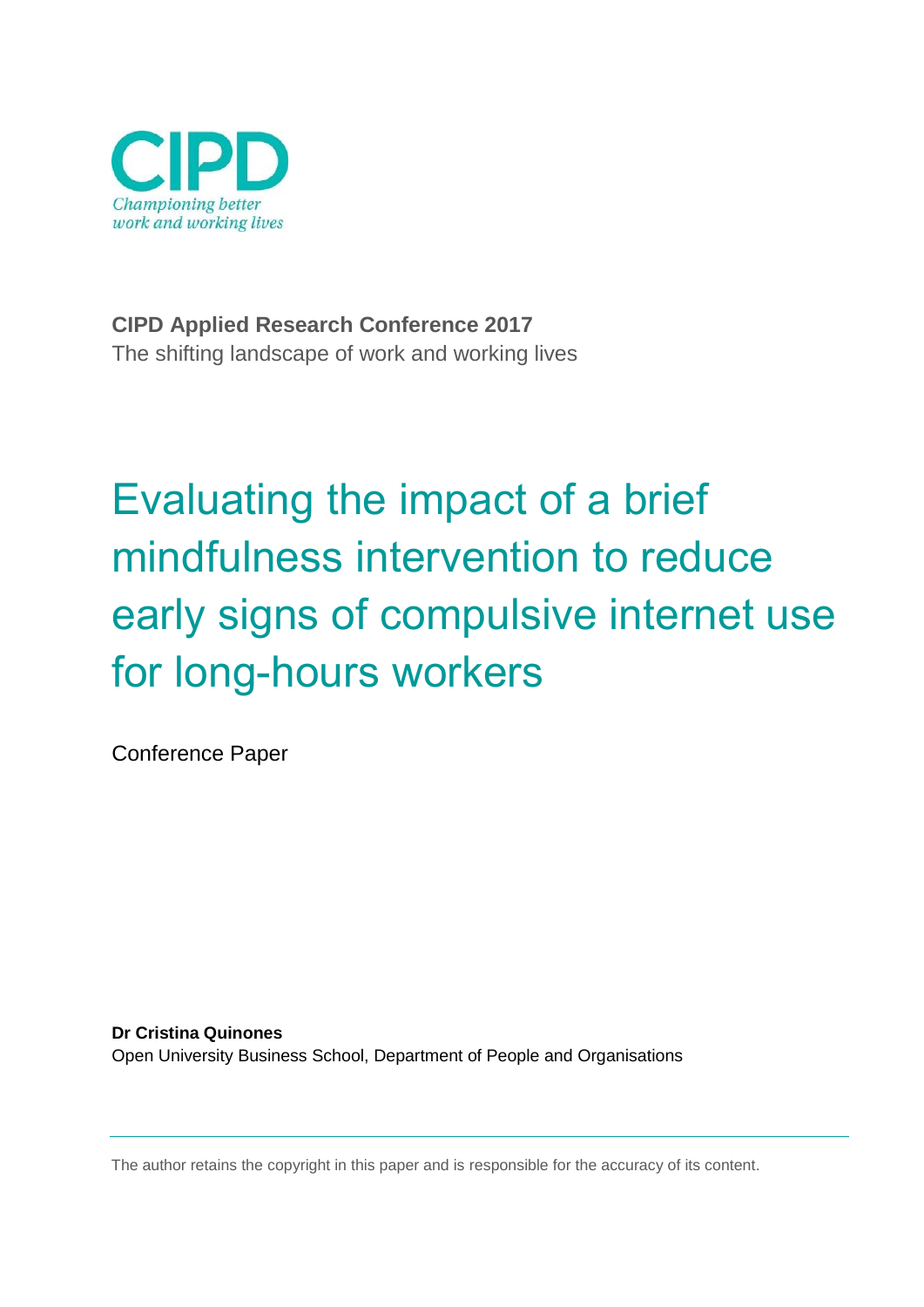# CIPD Applied Research Conference 2017

# Evaluating the impact of a brief mindfulness intervention to reduce early signs of compulsive internet use for long-hours workers

Dr Cristina Quinones Open University Business School, Department of People and Organisations

#### **Summary**

Our ability to work remotely has many benefits, but for those working long hours, establishing firm boundaries between work and home, and finding space to 'switch off' can be a challenge. In this scenario, problematic patterns of over-engagement with both work and internet use may arise. Mindfulness interventions, which focus on acceptance and being in the present moment seem to offer promising possibilities to help us switch off. However, they are often time-consuming and therefore not suited for long-hours workers who are at risk from excessive working and compulsive internet use. A randomised control trial was carried out to test the effectiveness of a brief mindfulness intervention (involving daily ten-minute practice for two weeks) to reduce early signs of compulsive internet use and work. Participants were randomly assigned to one of three groups: the mindfulness intervention, gradual muscle relaxation or control group. Selfreport measures were taken at three times (pre-intervention, post-intervention and followup). Findings revealed that although improvement in participants' ability to focus on the present moment was detected only in the mindfulness group, both the progressive muscular relaxation and the mindfulness group experienced a similar reduction of compulsive internet use compared with the control group. I discuss some of the implications of these findings in the context of the 'always-on culture'.

#### **Background**

The ability for many workers to deal with work demands 'whenever and wherever they are' has many potential benefits, including the ability to fit family around work commitments more conveniently (Mazmanian et al 2013, Kelliher and Anderson 2010). Perhaps one of the key challenges of this technology-enabled flexibility is working alongside different stakeholders, each with their own working preferences. This can be particularly problematic when power dynamics are involved, where those in the less advantageous side can easily feel the need to stay 'connected' in order to address the demands of those perceived as powerful (Lewis et al 2017). Interestingly, evidence shows increased work intensification, both quantity (that is, more hours) and quality (that is, more effort), from people who spend some of their working time remotely (Bloom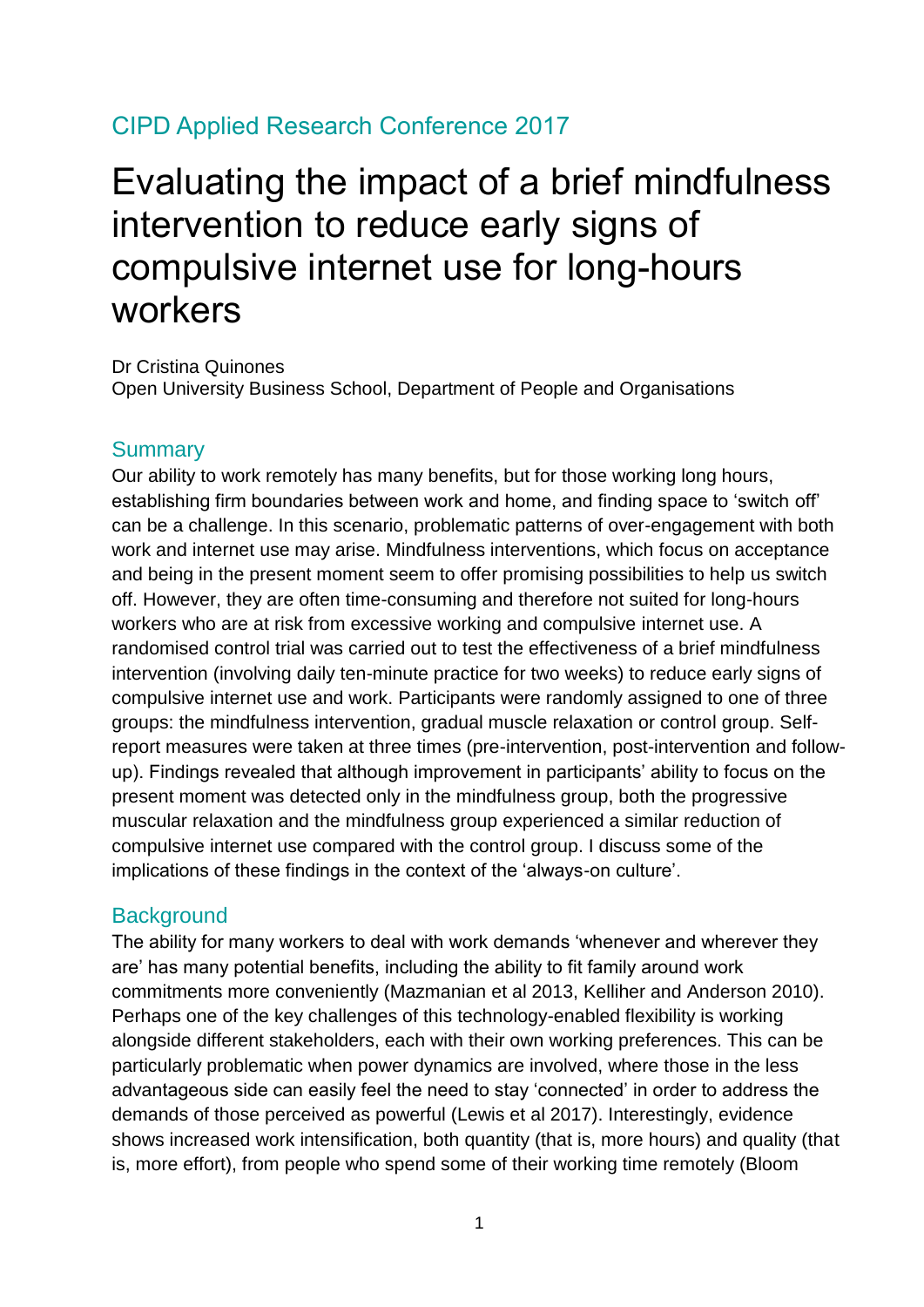2015, van Echtelt et al 2006, Hilbrecht et al 2013). For instance, Kelliher and Anderson (2010) compared the experiences of workers from a variety of sectors who were offered remote working for a number of years and had taken the offer, versus those who had the offer but continued working on-site, and found that remote workers would work harder and/or longer than their on-site counterparts.

The traditional '9–5' work pattern provided a certain stable structure to people's lives such that any time after work and before going to bed was 'off-work time'. The responsibility of finding the time and space for recovery in this 'always-on' culture now falls primarily on the individual (Lewis et al 2017). While many have strategies and resources to organise their leisure and work time effectively, those working long hours might be more vulnerable to suffer the consequences of intermittent, unstructured and/or limited recovery time (Quinones and Griffiths 2017). Recovering from work is not just desirable, but a fundamental health process as it helps us replenish resources and prevent the often useful and unavoidable daily stress from accumulating into chronic and harmful stress (De Jonge et al 2012, Guerts and Sonnentag 2006, Quinones and Griffiths 2017, Quinones et al 2016).

Working online allows switching between work and leisure almost intermittently. Considering the accessibility to the endless source of stimulus on the internet, it is not unreasonable to expect long-hours workers to use internet-enabled activities to help them switch off. However, this may not always be effective as a recovery mechanism. Thus, a recent diary study found that those using the internet excessively after work experienced less recovery and higher levels of stress than those who engaged in a range of recovery activities online and offline (Quinones and Griffiths 2017).

Compulsive internet use features loss of control over the use, experience of withdrawal and interpersonal conflict as a result of the use (Griffiths et al 2016). Although these symptoms are suffered by only a minority, a much larger proportion of adults report high engagement with the internet and some of the early signs of CIU (for example, excessive use) (Meerkerk et al 2010, Charlton and Danforth 2009). Importantly, this high engagement increases the likelihood of developing more harmful CIU symptoms, particularly if stressful life events arise (Quinones and Kakabadse 2014, 2015, Davis 2001). Furthermore, there seems to be a reinforcing mechanism in the relationship between excessive internet use and working excessively and compulsively; those who work long hours and who also have high internet engagement could stand to benefit most from effective coping strategies (Quinones et al 2016). Bearing in mind the importance of recovery for long-term health and well-being (Guerts and Sonnentag 2006, Sonnentag and Fritz 2007), people who exhibit early signs of excessive or compulsive internet use and work long hours could benefit from effective strategies to help them switch off.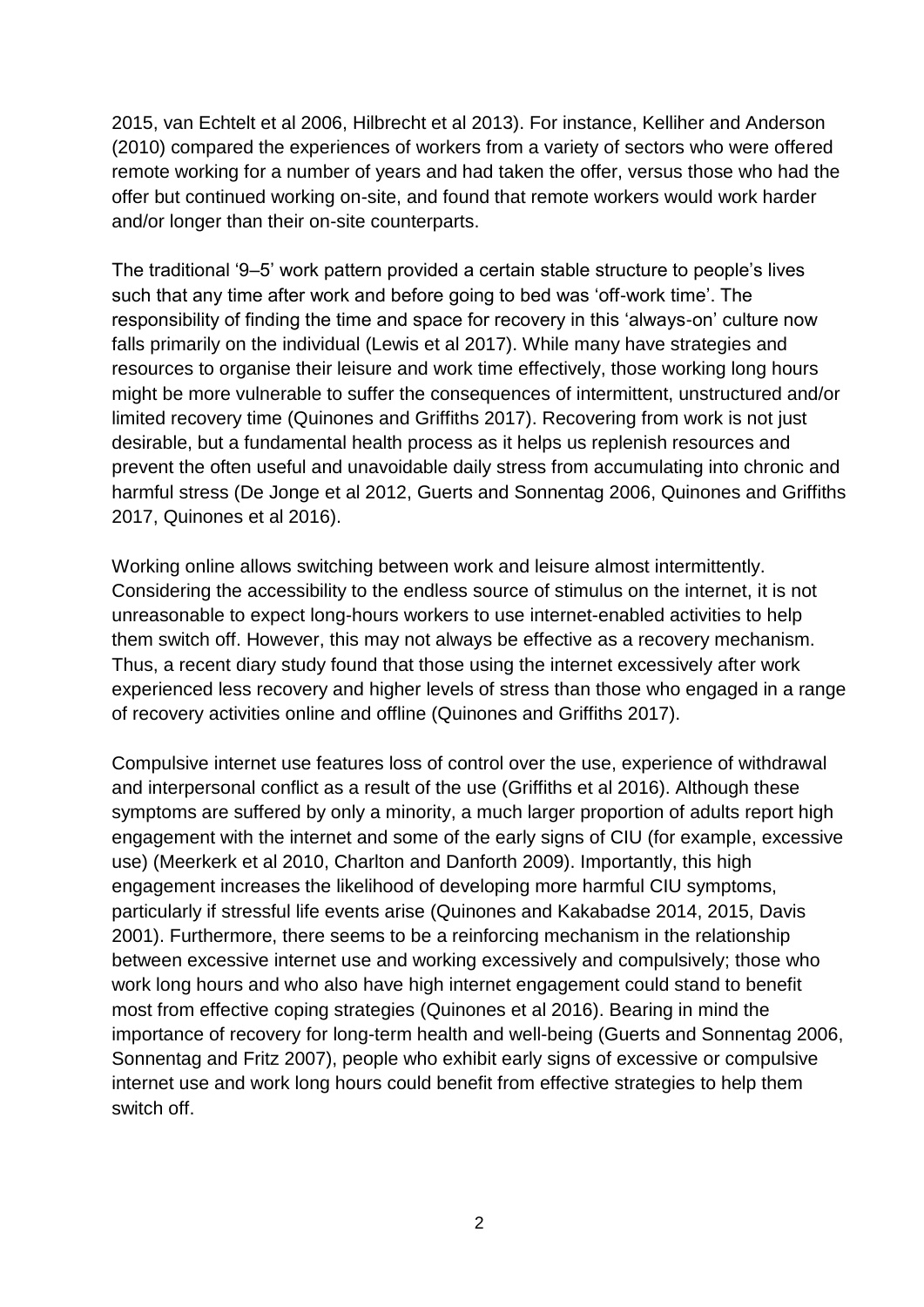## Switching off through mindfulness

Mindfulness intervention might prove useful in helping people to deal with the early signs of maladaptive internet use while learning to switch off through proven well-beingenhancing strategies. Mindfulness has been defined as *'paying attention in a particular way: on purpose, in the present moment, and non-judgmentally'*, and interventions involving mindfulness are proving effective in their application to treat a wide range of mental health problems, including depression, anxiety and addictions (Baer 2006). Mindfulness interventions typically include: awareness of the body; mindful movement; and sitting meditation. The focus in the present moment, accepting unwanted thoughts and emotions, can be particularly suited to helping those experiencing difficulties or problems as a result of their excessive engagement with the internet, since often they are absorbed with finding the next opportunity to engage with it.

There is nonetheless an important obstacle when it comes to implementing these interventions to the particular audience we are trying to help: long-hours workers with early signs of compulsive internet use. This is the time commitment. These people are by definition struggling to find spare time, or may not be prepared to invest much time in a treatment when the problem has not fully developed. These interventions are typically eight weeks long and participants must engage in a minimum of 25–50 minutes practice a day. Importantly, preliminary evidence supports the use of shorter, self-guided mindfulness interventions (Krusche et al 2012, Cavanagh et al 2013). The problem with this preliminary evidence is that it is scarce and the research designs have not always been as rigorous as desirable (for example, involving alternative treatment groups, follow-ups). More recently, however, a meta-analysis based on eight randomised control trials found support for shorter, self-guided mindfulness interventions being effective to improving well-being (Jayawardene et al 2017). In short, the aim of this study was therefore to test the effectiveness of a shorter and flexible self-led intervention (ten minutes a day for two weeks), which would be easier to integrate with people's busy lives, among people who exhibited early signs of both CIU and working excessively.

#### Research design

A randomised controlled trial was used. Two changes were introduced to improve the quality of previous brief-intervention evaluation studies: (1) the follow-up assessment and (2) the second intervention group. Variables of interest were measured before, immediately after the intervention and then two weeks later. Participants were randomly allocated to one of three groups: the brief mindfulness intervention group; a control group; and a group who received a brief muscular relaxation intervention. By including the muscular relaxation group, we were able to test whether the mindfulness intervention had positive effects over and above a strategy that has previously been found to be effective in reducing stress in general.

Participants were recruited through a market research agency. To be eligible to take part, the following requirements had to be met: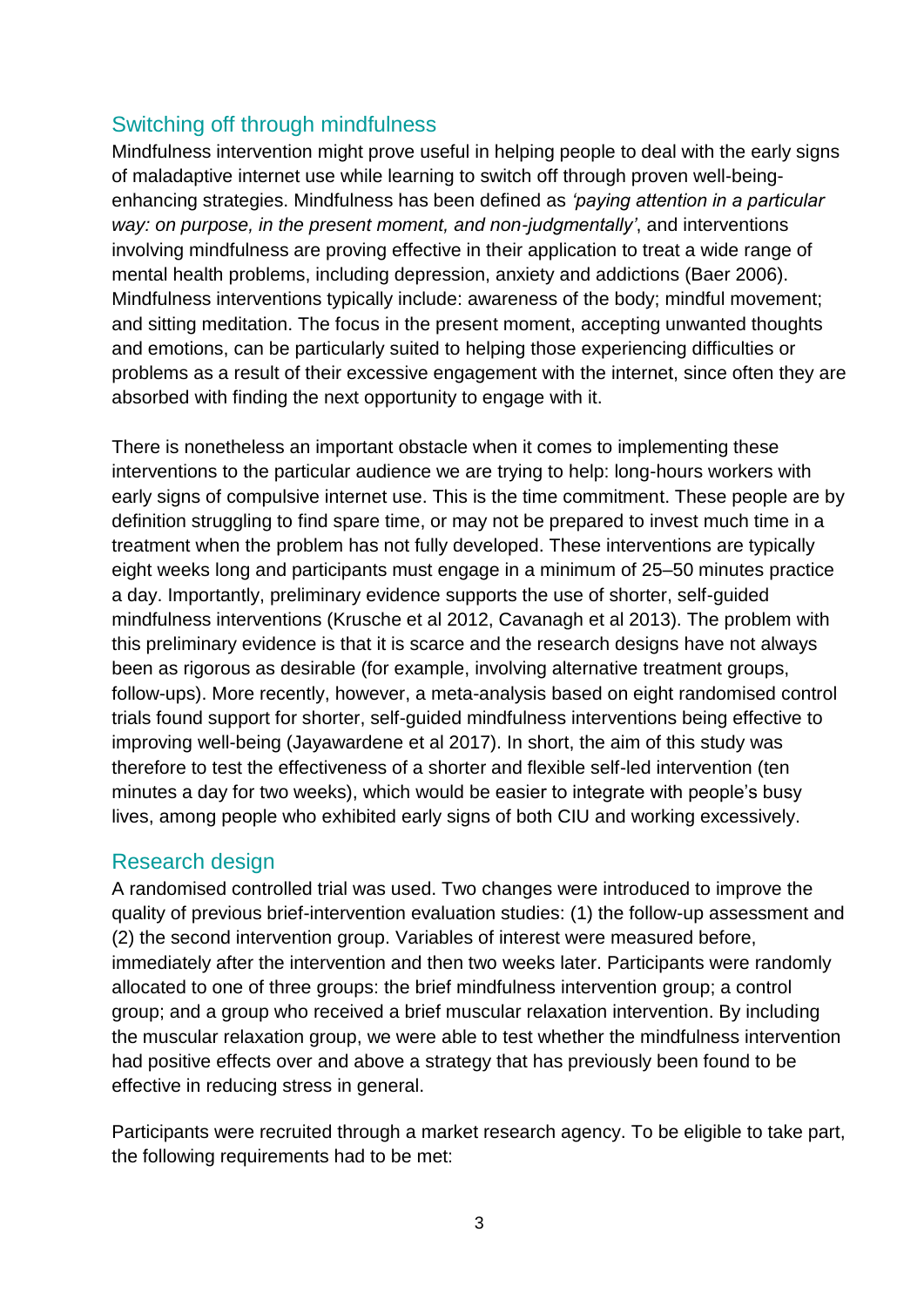- long-hours worker (that is, more than 40 hours per week)
- show initial signs of compulsive internet use
- live with their partners (partners were included in the study because a key dimension of CIU is family conflicts caused by excessive internet use)
- lack mindfulness experience.

Those who passed the screening criteria were randomly assigned to one of the three study groups for a period of two consecutive weeks. Those in the mindfulness group were given a code to access a well-known mindfulness application: Headspace, where mindfulness is explained to users step by step. Users were given daily access to tenminute meditation podcasts through the app or directly from the website. The application sent daily reminders to participants. The muscular relaxation group was given access to a ten-minute muscular relaxation podcast. The control group received no specific intervention. After the study, all participants were allowed to access the different intervention resources, so that they all could enjoy the benefits of different practice.

#### Results and practical implications

Statistical tests showed that the mindfulness group, compared with the control and relaxation groups, experienced a significant decrease in anxiety and depression and increased on two of the mindfulness practice dimensions (observation and non-reaction). However, there were no significant differences between both relaxation and mindfulness in their effectiveness to reduce early signs of CIU. Scores on working excessively remained the same after both interventions.

Although further studies with longer follow-up periods are required, the results seem to point out that both methods effectively trigger the relaxation response and help us switch off. Hence, the underlying mechanism explaining the lower compulsive internet use scores could be our conscious effort to engage in these equally effective arousallowering activities, as opposed to continue running on automatic pilot and going online. Importantly, since this was only a 10-minute commitment, these findings are particularly promising to prevent compulsive/problematic behaviours and to promote healthy lifestyle choices, in particular among those with initial signs of compulsive internet use who work long hours.

#### Recommendations

- A small investment of time (that is, ten minutes a day) can really make a difference to prevent stress and help people to use technology in a healthier way – thus having a busy life is no longer an excuse.
- Work organisations might enjoy the benefits of a healthier and more productive workforce by providing free access to brief mindfulness and progressive muscular relaxation podcasts. These efforts should be complemented by encouraging and providing the space to practise during the work day (only ten minutes!).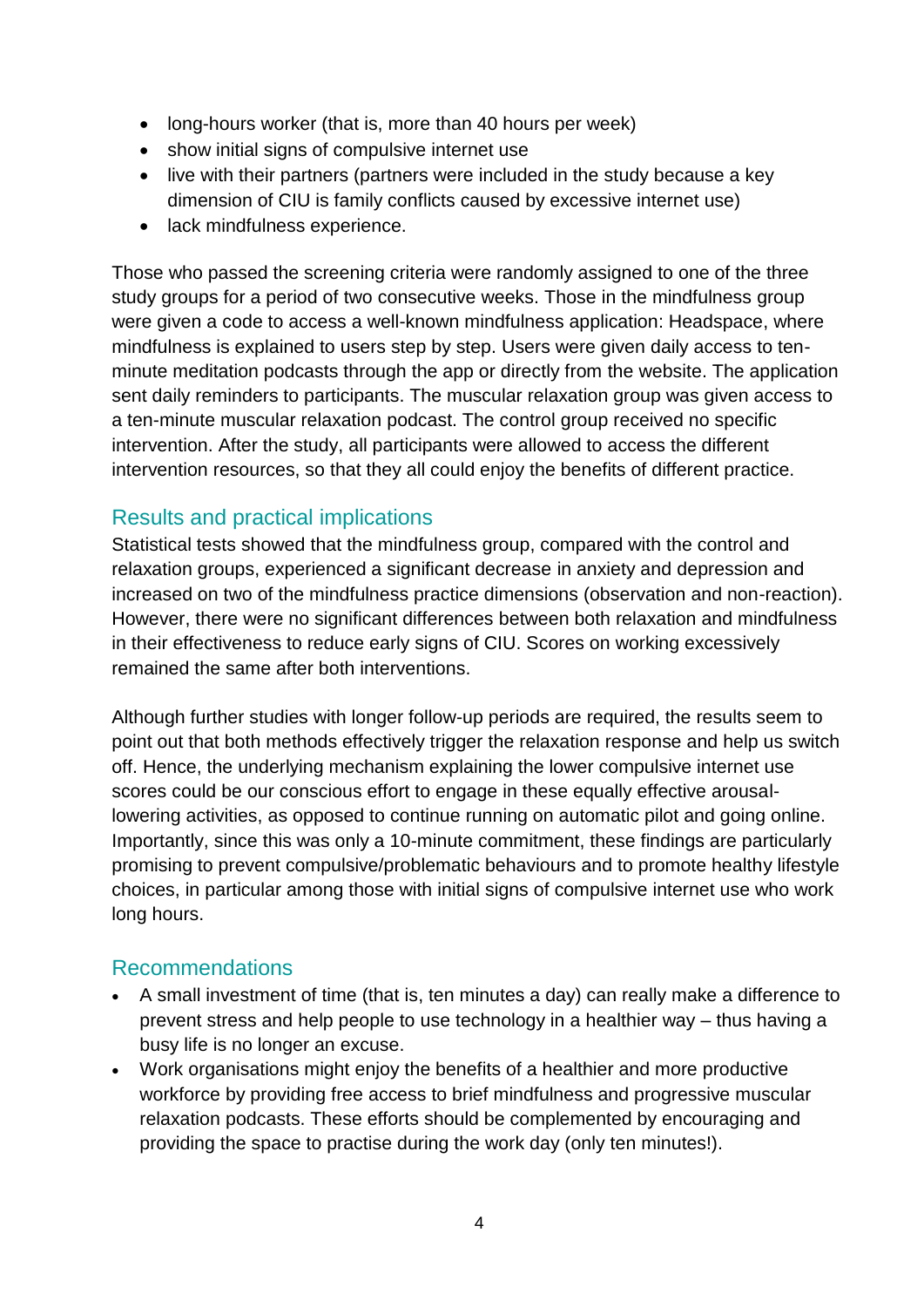- Encourage people to engage with their preferred switch-off strategies following an evidence-based approach rather than one based on the latest 'fashion'. In this particular study we found that mindfulness is equally as effective as traditional relaxation techniques.
- Building an e-resilient culture in your organisation is paramount. This means that whatever resources are there for individuals to draw on will not work if you have implicit rules of 24/7 connectivity with work. Ask yourselves:
	- o Are you promoting 'always-on' (for example, Sunday emails)?
	- o Are there particular groups that can be more pressurised to be 'always on': junior employees, members of minority groups, and so on?
	- o What can you do to challenge these practices?

### References

- BAER, R.A. (2006) *Mindfulness-based treatment approaches: a clinician's guide*. London: Elsevier.
- BLOOM, P. (2015) Work as the contemporary limit of life: capitalism, the death drive and the lethal fantasy of 'work–life balance'. *Organization*. Vol 23, No 4. pp588–606.
- CAVANAGH, K., STRAUSS, C., CICCONI, F., GRIFFITHS, N., WYPER, A. and JONES, F. (2013) A randomised controlled trial of a brief online mindfulness-based intervention. *Behaviour Research and Therapy*. Vol 51, No 9. pp573–8.
- CHARLTON, J.P. and DANFORTH, I.D.W. (2009) Distinguishing addiction and high engagement in the context of online game playing. *Computers in Human Behavior.*  Vol 23, No 3. pp1531–48.
- DAVIS, R.A. (2001) A cognitive behavioral model of pathological internet use. *Computers in Human Behavior.* Vol 17, No 2. pp187–95.
- DE JONGE, J., SPOOR, E., SONNENTAG, S., DORMANN, C. and VAN DEN TOOREN, M. (2012) 'Take a break?!' Off-job recovery, job demands, and job resources as predictors of health, active learning, and creativity. *European Journal of Work and Organizational Psychology*. Vol 21, No 3. pp321–48.
- GEURTS, S.A. and SONNENTAG, S. (2006) Recovery as an explanatory mechanism in the relation between acute stress reactions and chronic health impairment. *Scandinavian Journal of Work, Environment and Health*. Vol 32, No 6. pp482–92.
- GRIFFITHS, M.D., KUSS, D.J., BILLIEUX, J. and PONTES, H.M. (2016) The evolution of internet addiction: a global perspective. *Addictive Behaviors.* Vol 53. pp193–5.
- HILBRECHT, M., SHAW, S.M., JOHNSON, L.C. and ANDREY, J. (2013) Remixing work, family and leisure: teleworkers' experiences of everyday life. *New Technology, Work and Employment*. Vol 28, No 2. pp130–44.
- JAYAWARDENE, W.P., LOHRMANN, D.K., ERBE, R.G. and TORABI, M.R. (2017) Effects of preventive online mindfulness interventions on stress and mindfulness: a meta-analysis of randomized controlled trials. *Preventive Medicine Reports*. Vol 5. pp150–59.
- KELLIHER, C. and ANDERSON, D. (2010) Doing more with less? Flexible working practices and the intensification of work. *Human Relations.* Vol 63, No 1. pp83–106.